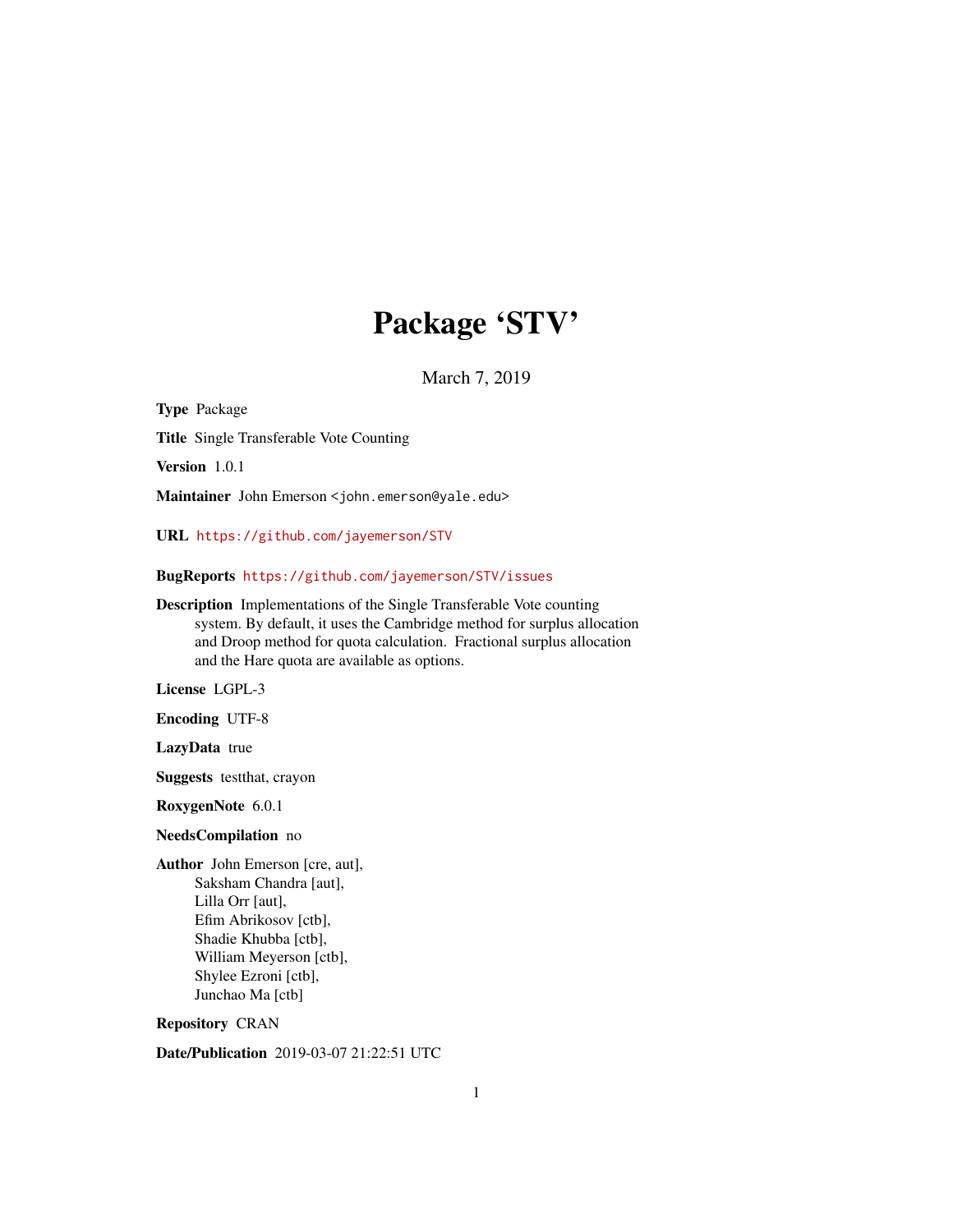## <span id="page-1-0"></span>R topics documented:

| Index |  |  |  |  |  |  |  |  |  |  |  |  |  |  |  |  |  |  |  |
|-------|--|--|--|--|--|--|--|--|--|--|--|--|--|--|--|--|--|--|--|

STV-package *STV Vote Counting*

#### Description

Functions in this package are designed to clean, validate, and count single transferable votes.

#### Author(s)

Jay Emerson (expand this)

ballots *ballots data contains rankings of 44 candidates by 489 people. 10 rows are black, which will prompt an error. This data follows the structure of a 2016 Yale faculty senate election, but vote choices have been permuted and candidate names have been removed.*

#### Description

ballots data contains rankings of 44 candidates by 489 people. 10 rows are black, which will prompt an error. This data follows the structure of a 2016 Yale faculty senate election, but vote choices have been permuted and candidate names have been removed.

### Author(s)

John W. Emerson <john.emerson@yale.edu>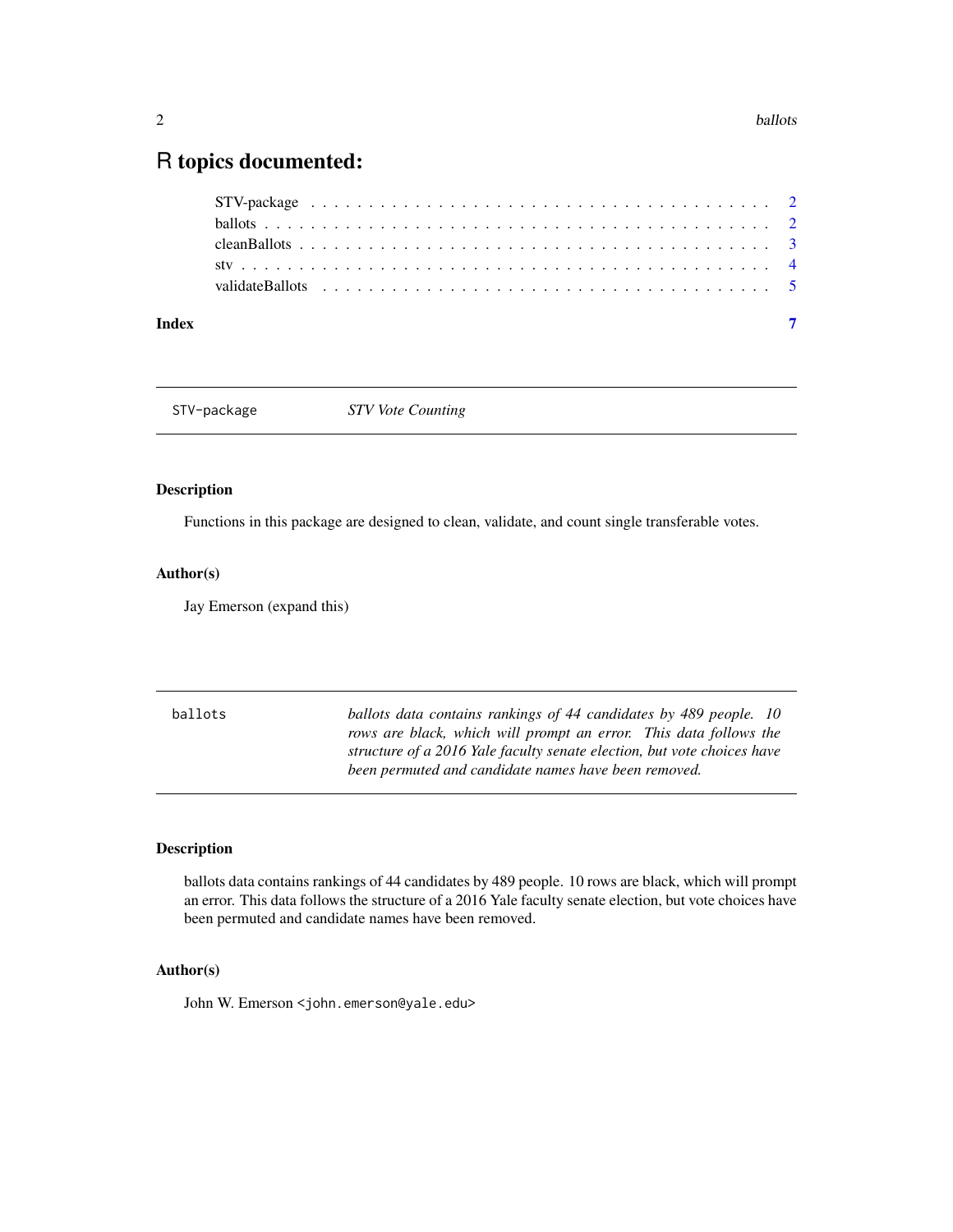<span id="page-2-0"></span>

#### Description

The cleanBallots() function tries to clean data for use in stv(). Some warnings from validateBallots() can only be addressed by the user.

#### Usage

cleanBallots(x, cand.names = NULL)

#### Arguments

|            | a data. frame with rows as ballots and columns as candidates.                                                          |
|------------|------------------------------------------------------------------------------------------------------------------------|
| cand.names | character vector of length equal to number of candidates (needed when column<br>names of x are missing or not unique). |

#### Details

The cleanBallots() function assumes x contains rows and columns corresponding to ballots and candidates respectively. Formatting corrections are attempted in the following order:

- 1. If x is a matrix it is convered to a data.frame. Otherwise, user must provide a data.frame.
- 2. If x has non-numeric entries, user must convert data to numeric type.
- 3. If cand.names is specified, it is assigned as column names of x. All collumn names must be uniquely specified. x already has valid column names, no need to specify cand.names. If column names of x missing and cand.names not specified, returns error message.
- 4. Removes blank columns.
- 5. Removes blank and/or non-sequentially ranked rows.

#### Value

a data.frame compatible for stv() function.

#### Examples

```
data(ballots)
cballots <- cleanBallots(ballots)
validateBallots(cballots)
```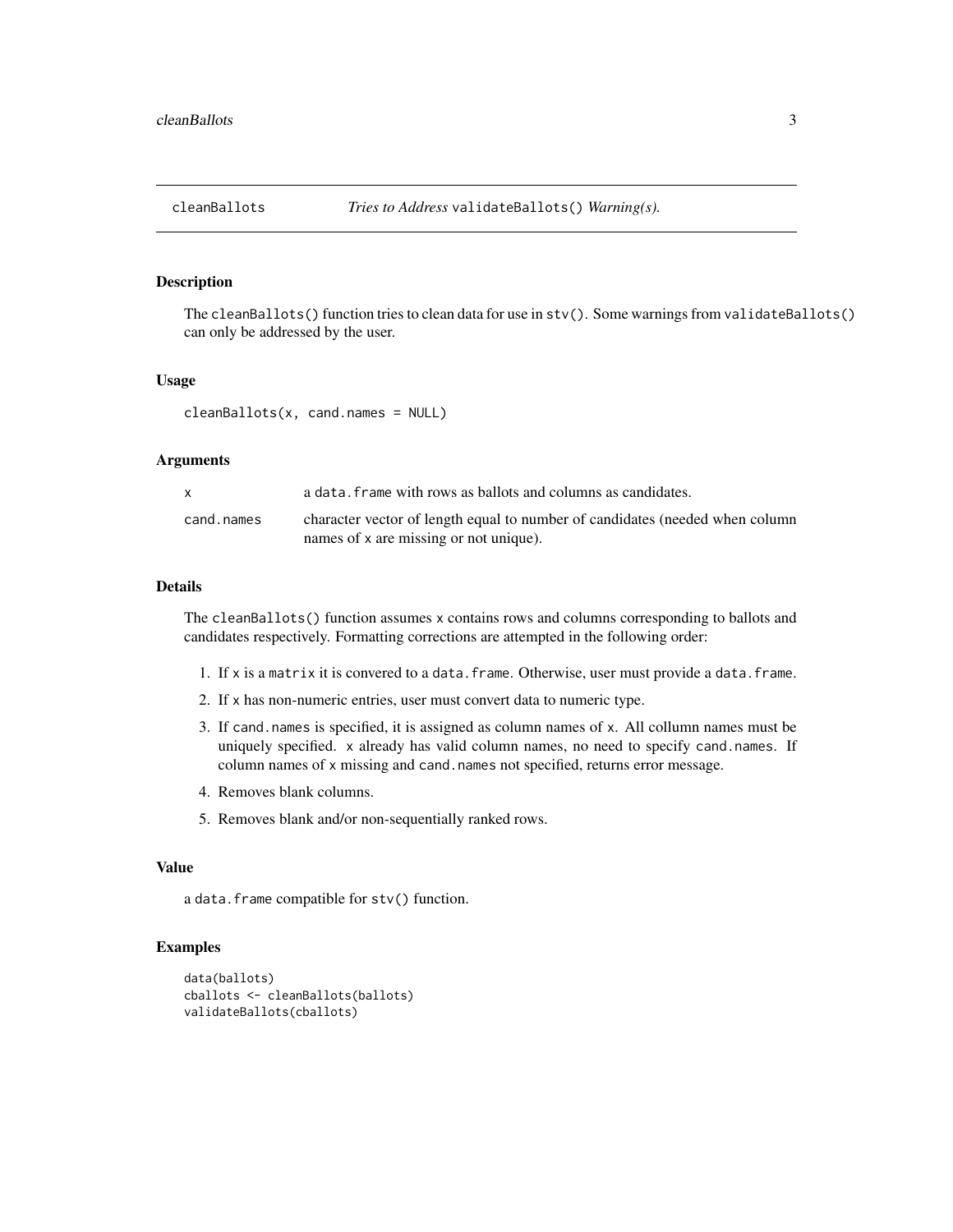#### <span id="page-3-0"></span>Description

Analyze a data frame of STV election ballot rankings and return the elected voters and details of the steps in the election counting.

#### Usage

```
stv(x, seats = 1, file = ''', surplusMethod = ''Cambridge'',quotaMethod = "Droop", quotaFloor = TRUE)
```
#### **Arguments**

| X             | a data frame with rows of ballots and columns for each candidate. x must pass<br>all checks from validateBallots.                                                                                                |
|---------------|------------------------------------------------------------------------------------------------------------------------------------------------------------------------------------------------------------------|
| seats         | an integer (default $= 1$ ) indicating candidates to elect.                                                                                                                                                      |
| file          | a character string naming a file; "" (default) indicates output to the console<br>only (default), otherwise a CSV file is created (and thus file should end with<br>$"$ . $\text{csv}"$ ).                       |
| surplusMethod | a character string indicating which method to use for surplus allocation. Cur-<br>rently supports "Cambridge" (default) and "Fractional".                                                                        |
| quotaMethod   | a character string indicating which method to use for calculation of quota. Cur-<br>rently supports "Droop" (default) and "Hare".                                                                                |
| quotaFloor    | a logical value indicating that candidates must reach the integer part of the quota<br>in order to be elected if "TRUE" (default) or that they must reach the exact quota<br>which may be fractional if "FALSE". |

#### Details

Revise the details: stv() first validates x by running the validateBallots() function. Once validation is complete, it implements the selected single transferable vote counting method. Each round of counting starts with idetification of active ballots. Then a quota is calculated (currently only supports Droop method floor(votes/(seats + 1)) + 1 and Hare method floor(votes/seats)) with or without the floor() rounding. A tally of each candidate's vote share is obtained using top choices of active ballots, where a ballot stays active until it runs out of marked choices or gets removed during surplus reallocation. If a candidate reaches the quota, she/he is elected and associated surplus ballots are reallocated (currently only supports Cambridge and Fractional methods). If multiple candidates reach the quota, all of them are elected and their surpluses are all reallocated. If no candidate reaches the quota, then the candidate with the minimum number of votes is eliminated. If multiple candidates tie for minimum number of votes, one of them is selected at random and eliminated. The process is repeated until all of the seats are filled or the number of candidates still in race equals the number of unfilled seats. In the later case, all of the active candidates are elected.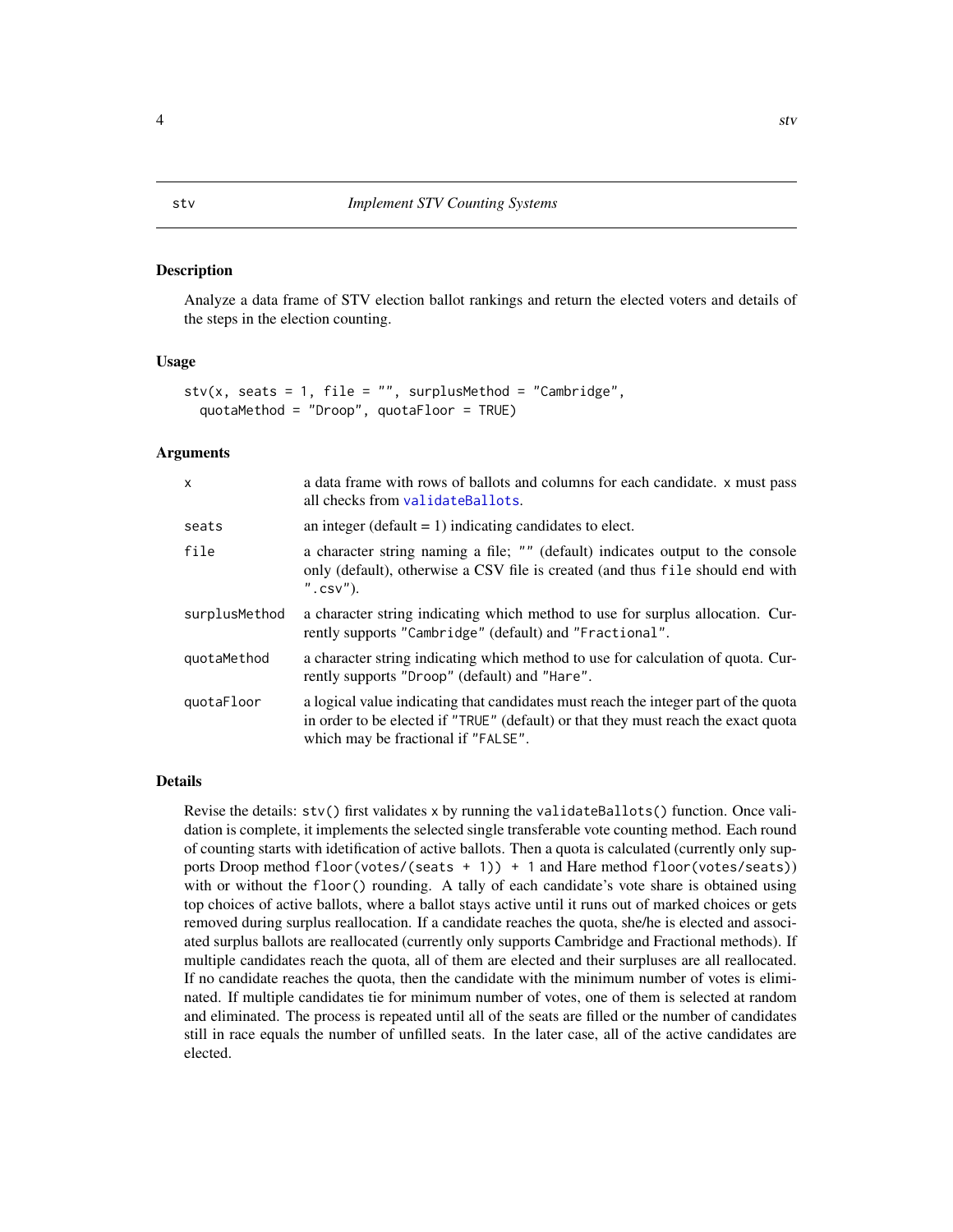#### <span id="page-4-0"></span>validateBallots 5

#### Value

The object returned is a list consisting of two components: a vector of the elected candidates, and a data frame with rows containing detailed results from each round of STV counting.

For every round of vote counting, a row of the detailed information contains: number of active ballots, seats to remaining to be filled, the current quota, the maximum and minimum votes obtained by each candidate, who was eliminated (if applicable), whether there was a tie for elimination (indicated by how many tied), who was elected (if applicable), the surplus if elected (or multiple surpluses if multiple candidates were elected), and each candidate's votes tally for that round.

#### Examples

```
data(ballots)
cballots <- cleanBallots(ballots)
set.seed(1)
result1 <- stv(cballots, seats = 4)
names(result1)
result1$elected
set.seed(4)
result2 <- stv(cballots, seats = 4)
result2$elected
## Not run:
result3 <- stv(cballots, seats = 4, surplusMethod = "Fractional")
result3$elected
result4 <- stv(cballots, seats = 4, surplusMethod = "Fractional",
               quotaMethod = "Hare")
result4$elected
result5 <- stv(cballots, seats = 4, surplusMethod = "Cambridge",
               quotaMethod = "Hare")
result5$elected
## End(Not run)
```
<span id="page-4-1"></span>validateBallots *Validates Input Data Format for* stv()*.*

#### Description

The function validateBallots validates data format for stv() input. It assumes that each row corresponds to a ballot and each column corresponds to a candidate. If input data is in the correct format, validateBallots returns string: "All tests passed. Please feel free to run stv() function." Otherwise, it prints a message corresponding to the formatting error.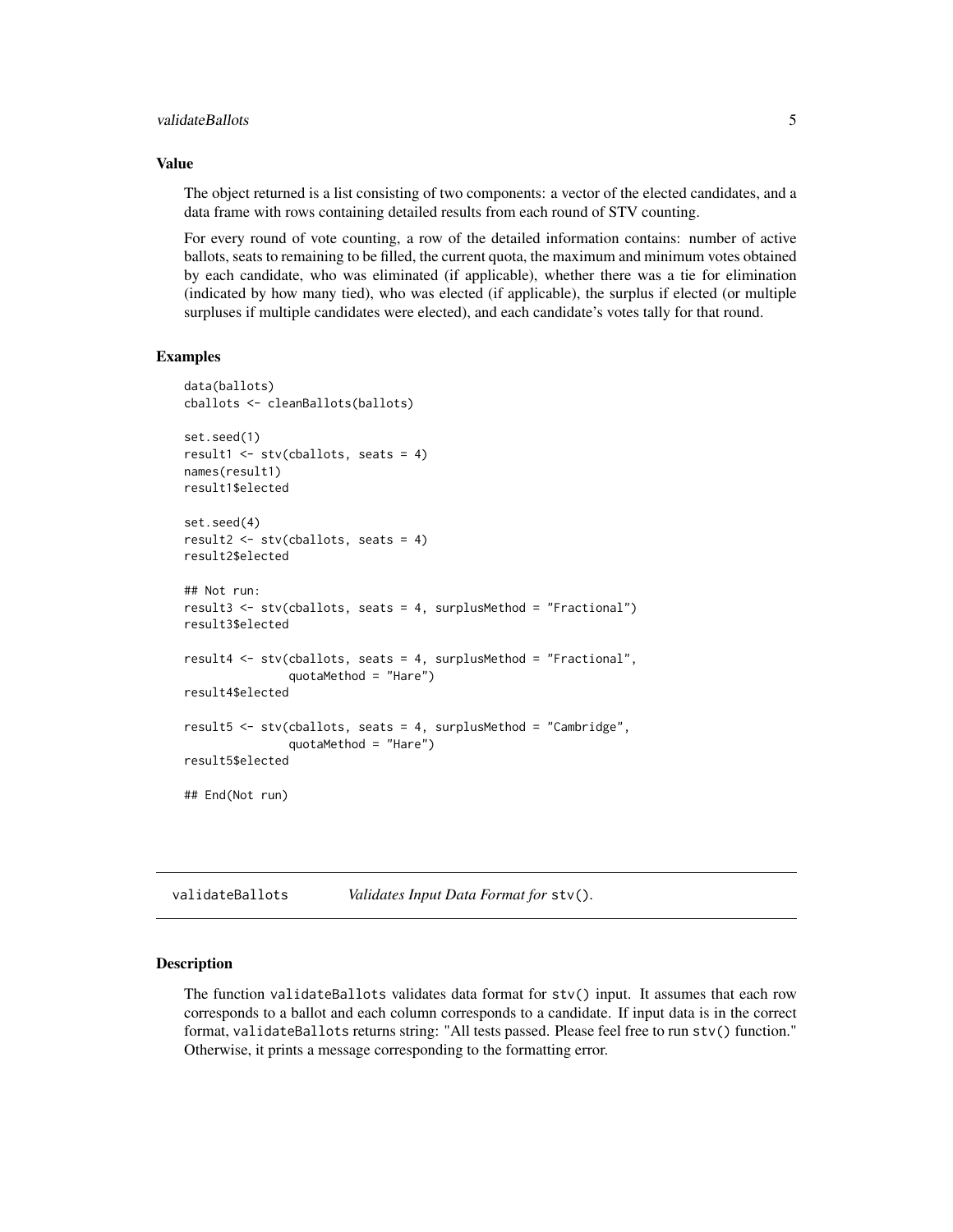#### Usage

```
validateBallots(x)
```
#### Arguments

x a data.frame with rows as ballots and columns as candidates.

#### Details

The validateBallots function should be run before stv() is called. Before any calculation, stv() calls this function and proceeds only if x passes all of the following tests.

- 1. If x is a data.frame.
- 2. If x has unique column names.
- 3. If x has numeric entries.
- 4. If x doesn't have any blank columns.
- 5. If x doesn't have any blank rows.
- 6. If x doesn't have any rows with non-sequential ranks.

#### Value

string: "All tests passed. Please feel free to run stv() function." if x passes all tests. Otherwise, a message corresponding to the problem is retunred. NOTE: Some of the warnings can be fixed using cleanBallots() function. Other issues must be fixed by the user.

#### Examples

```
data(ballots)
result <- try(validateBallots(ballots), silent=TRUE)
print(result)
```